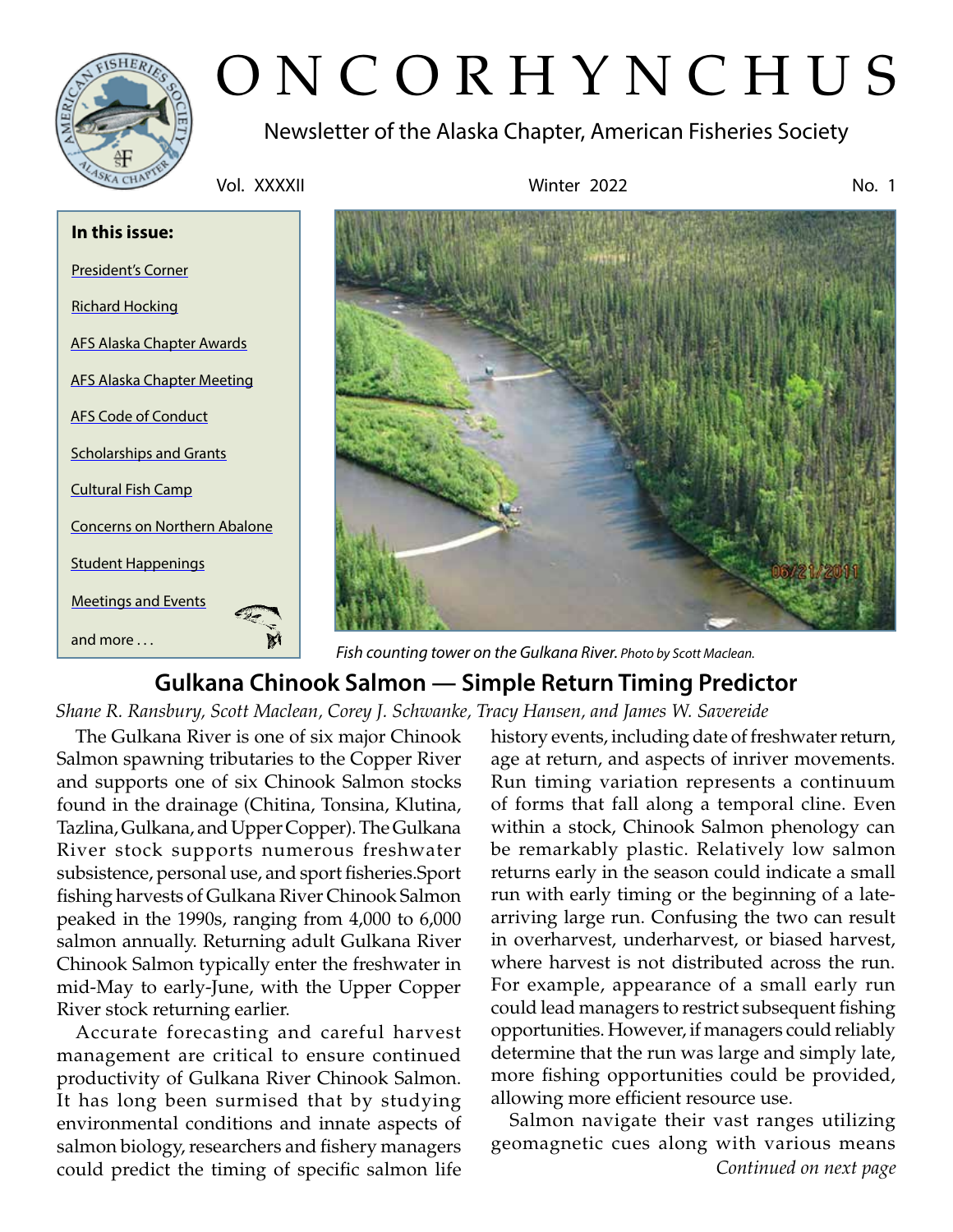# <span id="page-1-0"></span>**The President's Corner**



*Sue Mauger, AFS Alaska Chapter President.* 

Cheers to a new year! May 2022 overflow with new fishy ideas, quality time with colleagues, meals of nature's bounty, and epic adventures across Alaska where your feet get wet. And, I hope the returning light is bringing a little skip to your step despite the vagaries of omicron or tsunami-generating volcanic eruptions that go boom in the night.

Since our last newsletter, both the AFS Western Division and AFS Alaska Chapter held virtual 2-day Executive Committee retreats to take up topics and tasks we don't have time for during our regular monthly meetings. The Western Division presidential baton just passed from Todd Pearson to Dan Brauch, who will oversee the 152nd meeting of the American Fisheries Society at Spokane, WA, during August 21-25, 2022, cohosted with the Washington-British Columbia Chapter. The meeting theme is "What Do Fish Mean to Us: Perspectives Above and Below the Waterline."

In preparation for our Alaska Chapter retreat last November, we invited committee chairs to report back on their progress and requests. You'll hear full reports at the business meeting during our annual meeting, but I must say I'm so impressed by all the work happening throughout the year by these committees. Please check out our *[committee page on the website](https://afs-alaska.org/about-us/committees/)* to see where your energy and interest align and consider serving on one of these committees.

At our retreat, we spent a lot of time discussing the upcoming Chapter meeting. At that point in November, we still had visions of gathering in-*Continued on next page*

## **Gulkana Chinook Salmon**, continued



*Locations of the counting tower (black square) and the USGS gauge at Sourdough Landing (black circle) within the Gulkana River Drainage [\(Maclean 2013](http://www.adfg.alaska.gov/FedAidPDFs/FDS13-07.pdf)).*

of chemo- and photoreception. Sensory organs allow them to capitalize on large-scale climatic events, oceanic gyres, and periodic nutrient upwelling to locate concentrations of prey species and ultimately return home to their natal waterbodies. Environmental factors such as temperature, discharge, dissolved oxygen, ocean prey composition and abundance, and ocean upwelling have been previously linked to adult Chinook Salmon run timing. However, the influence of environmental cues on run timing is poorly understood, and correlations are rarely strong enough for inseason management. Studies of sea surface temperature, percent sea ice cover, dissolved oxygen content, Pacific Decadal Oscillation, North Pacific Index phase, *Continued on page 4*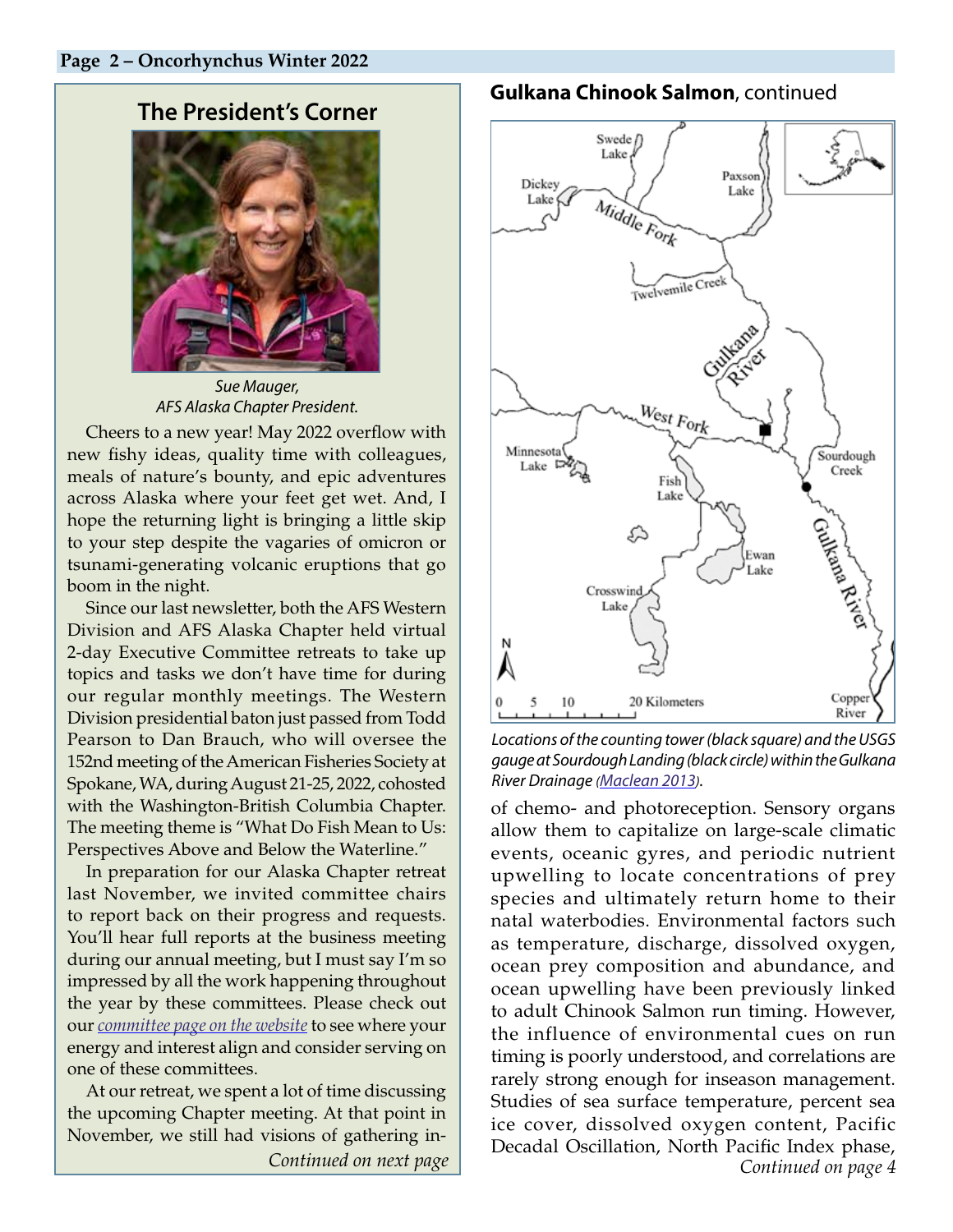### **President's Corner, continued**

person in Juneau. However, as you know, omicron popped up. Kudos to President-Elect Megan McPhee and the planning team for tracking the data, anticipating the reality of the surge we are now in, and making a science-based decision. We know the shift to virtual is disappointing, particularly for students, who look forward to the annual meeting to make new connections and get input on their research. For now, we'll have to embrace the benefit of more members being able to show up virtually than could have traveled to Juneau, and hold out hope that we will be all together again in Fairbanks in March 2023!

We also spent time reviewing and revising the Chapter Bylaws and Chapter Procedures Manual. With so many recent changes to the way we operate, and a commitment to incorporate more inclusive language that fosters a diverse and inclusive culture in the fisheries community, revisions were needed! Revisions to Chapter Bylaws must be approved by a membership vote. We are working on a timeline to get the changes approved so Chapter members can vote on the revisions during the business meeting at our upcoming meeting themed "Changing Tides: Outlook for the Future, Insights from the Past."

Back in July 2021, the Alaska Chapter sent a letter to Representative Don Young to express our support for H.R. 2773, the *[Recovering America's Wildlife Act](https://www.congress.gov/bill/117th-congress/house-bill/2773/)*. This bill would make funds available for management of fish and wildlife species of greatest conservation need as determined by state fish and wildlife agencies. We're pleased to report that Representative Young signed on as a co-sponsor in January! The bill will begin being marked up in the weeks ahead. Thanks to everyone who reached out to Congressman Young to gain his support of this bill!

As my year as President of the Alaska Chapter wraps up, I'd like to highlight the value of our mission to maintain high standards for the fisheries profession and ensure conservation of Alaska's fisheries. We are among the luckiest of our peers to study and manage fisheries that are still central to our communities, families, and way of life. But change is happening fast and we have many challenges ahead. I remain optimistic that, as Alaskans who are lifelong learners of both fishery science and Indigenous knowledge, with diverse voices at the table, advanced research to draw from, and a deep commitment to future generations, we can successfully manage and conserve our world-class fisheries. I hope you will continue to add your energy to the Chapter and our mission in the coming year.

I'll look forward to seeing you all on my screen during the annual meeting! Until then, thank you for all you do for Alaska's fish and fisheries!

## **AFS Alaska Chapter Meeting Update**

The next AFS Alaska Chapter meeting is February 28 to March 3, 2022. This year's meeting theme is "Changing Tides: Outlook for the Future, Insights from the Past." It's safe to say we are all feeling pushed around in the waves by events out of our control. Last year, we were reminded that we're in this profession because we love fish! This year, we convene to gain wisdom from careerlong fisheries professionals, folks who have spent their lives with fish, and the peoples who have stewarded Alaska's lands and waters from time immemorial.

But, let's also celebrate the work being done by emerging fisheries professionals while we envision a more inclusive and robust fisheries community in the years to come. We are looking forward to seeing

<span id="page-2-0"></span>you, in shared virtual space, at the 2022 meeting. Meeting registration will close on February 21. For more information, go to the *<https://afs-alaska.org/>*.

Several workshops will be provided as part of the meeting including: An Introduction to R for Fishery Researchers; Designing Flawless Research Posters in InDesign; Science Communication – Tips from a Former Journalist Turned Scientist; GitHub for Fishery Scientists; and WESPAK-SE 2.0 Orientation. If you plan to participate in a workshop, please register by the week of February 14. More information is available at *[https://units.](https://units.fisheries.org/ak-mtg/2022-workshops/) [fisheries.org/ak-mtg/2022-workshops/](https://units.fisheries.org/ak-mtg/2022-workshops/)*.

Please consider being a judge for student presentation awards! For more information, contact Jeff Falke at *[jfalke@alaska.edu](mailto:jfalke%40alaska.edu?subject=)*.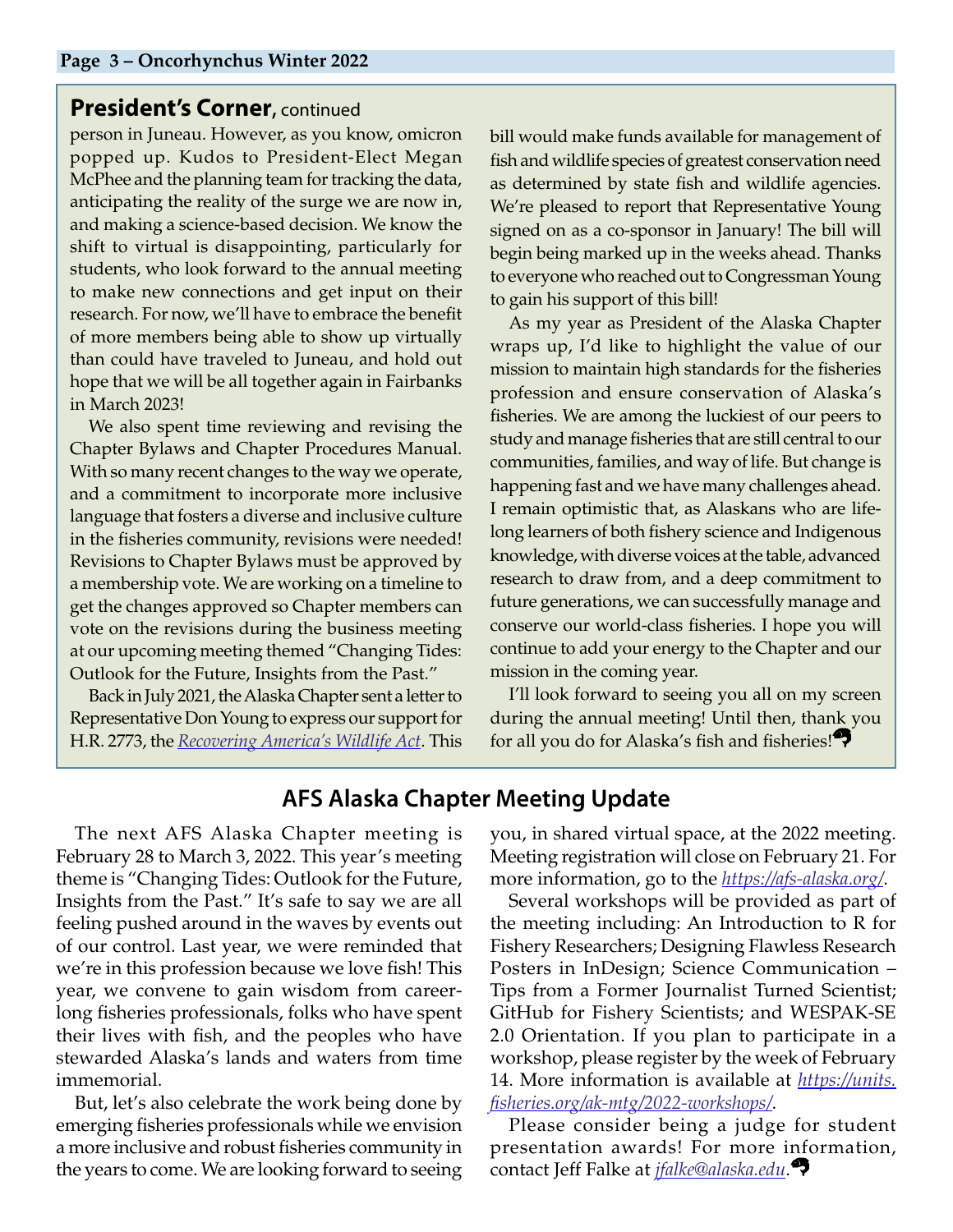#### **Gulkana Chinook Salmon**, continued

moon illumination, weather, and land-based air temperatures have infrequently demonstrated anything beyond weak associations with phenology. The association between environmental factors and run timing varies by stock and location, and scientists have determined environmental cues explain >50% of run timing variation in some stocks, but not others. One promising univariate environmental predictor appears to be freshwater temperature, where warm water correlates well with a large portion of the run arriving at the river mouth. However, the utility of water temperature appears to vary by stock and region, with inconsistent correlations. In the best scenarios, environmental factors explain only 60% of the variance for Chinook Salmon run timing, making forecasting based on environmental indices imprecise.

Understanding the influence of environmental indices assists in predicting the timing of adult Chinook Salmon spawning migrations. These predictions allow fishery managers to adjust fishing effort more efficiently to account for the size and composition of the return, limiting the likelihood of over- or underharvest. Previous research from the Gulkana River in 2013 discovered that June maximum water temperatures had a

proximal, distal, and genetic factors. Environmental indices were separated into proximal factors, which acknowledged conditions in the freshwater environment, and distal factors, which described oceanic and atmospheric contributions to run timing. Our analyses involved two major assumptions. Genetic factors affect how a given stock evolves in response to distal and proximal factors, but since only one stock was considered by the model, the effect of genetic variation was assumed to be negligible in the timeframe of our study. Secondly, the number of fish in a run was assumed to not affect run timing, an assumption bolstered by a lack of support for densitydependence in marine portions of the Chinook Salmon life cycle. Two distal factors, oceanic upwelling and air temperature, and two proximal factors, river discharge and water temperature, were retained for the model. Environmental data from the drainage and nearby ocean were abundant, so modelling was restricted to datasets that qualitatively fit reasonable hypotheses about local environment effects on Chinook Salmon behavior. The sole distal factor, oceanic upwelling,

strong relationship with salmon return timing, where run timing was defined as the percentage of the run passing the counting tower prior to July 1. Eight years later, we reassessed the relationship using additional data. We hypothesized that combining indices of water temperature, river discharge, air temperature, and ocean upwelling in run timing models would better inform predictions of run timing for Chinook Salmon in the Gulkana

River.



Inherently, run timing is *Number of Chinook salmon harvested and released (the sum is considered total catch) and*  determined by interrelated *fishing effort for all fish species in the Gulkana River, 1992–2019 [\(Somerville and Hansen 2021\)](http://www.adfg.alaska.gov/FedAidPDFs/FMR21-07.pdf).*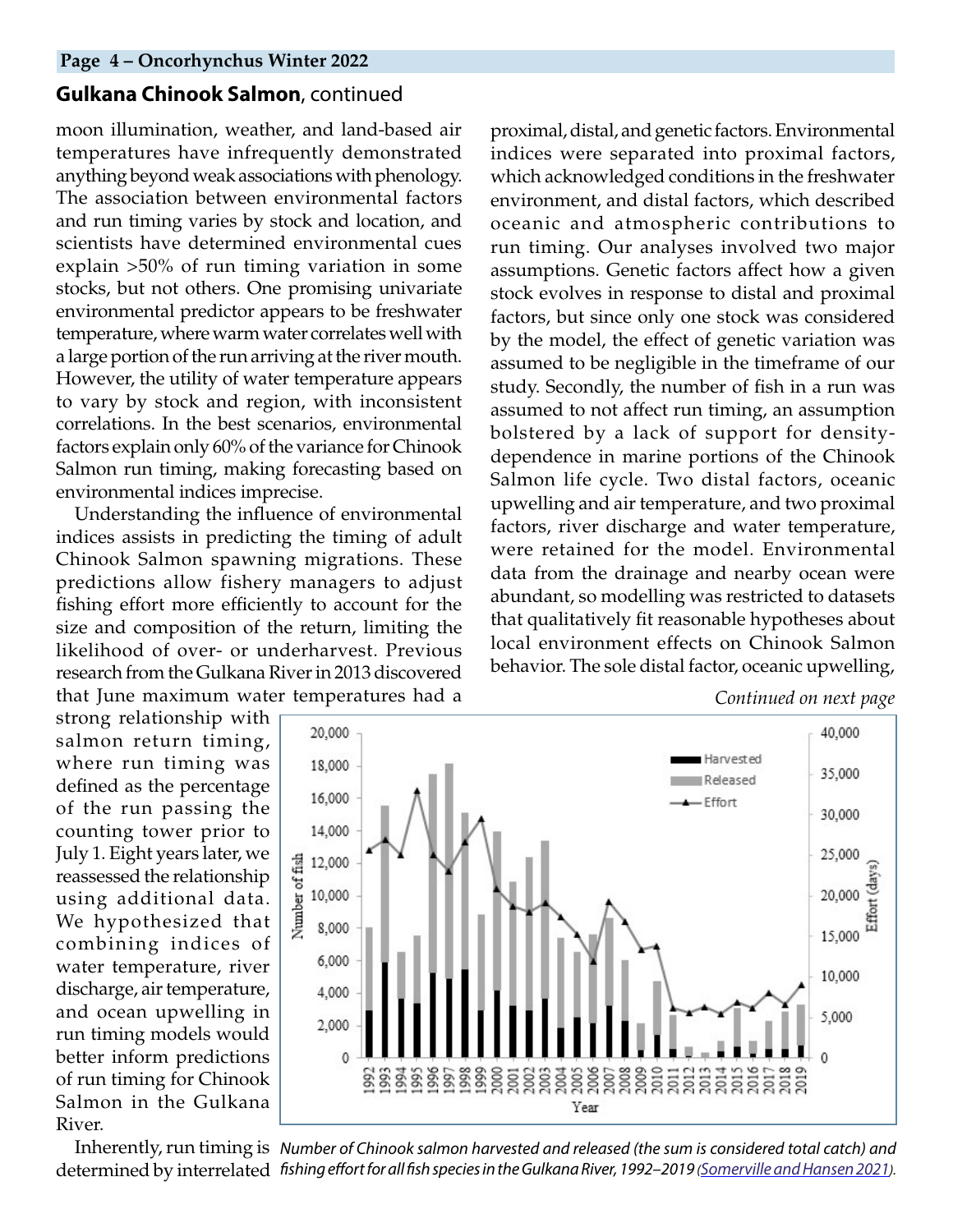#### **Page 5 – Oncorhynchus Winter 2022**

#### **Gulkana Chinook Salmon**, continued

was derived from the Bakun Upwelling Index with measurements taken near the mouth of the Copper River at 60°N., 146°W. Air temperature collected by the National Weather Service from the nearby Gulkana Airport and maintained by the National Center for Environmental Information was the sole climatic variable studied. River discharge was measured at U.S. Geological Survey gauges located at Sourdough Landing on the Gulkana River and the Million Dollar Bridge on the Copper River.

Run timing varied widely among years on the Gulkana River from 2003 through 2020. The percentage of the Chinook Salmon run that passed the counting towers by July 1 ranged from 5.5% in 2018 to 81.9% in 2004. On average, fish first passed the counting towers on June 9. Water turbidity and other disruptions caused multiple days to be interpolated annually throughout the 19-year period. The years 2008 and 2014 had a high number of days with no or partial counts resulting in the highest percentages (28% and 31%, respectively) of the run that were interpolated. Consistent with our assumptions, the adjusted number of fish counted past the tower, which ranged from 1,122 in 2016 to 8,346 in 2019, was not found to influence run timing.

We refined the forecasting ability of Chinook Salmon run timing by comparing models based on



*June 10–30 average maximum water temperature and the proportion of the Chinook salmon run by July 1 at the Gulkana River fish counting tower, 2002–2020. Figure from Shane Ransbury.*

linear, exponential, and polynomial regressions of marine and freshwater environmental indices for the Gulkana River stock. A range of temporal subsets and measurement techniques regarding coastal upwelling, air temperature, river discharge, and water temperature were analyzed in a step-wise process to update the inseason forecast model. Ultimately, Gulkana River water temperature proved to be the most important variant in predicting run timing. Cumulative inseason Gulkana River tower counts of Chinook Salmon through June 30, and the daily maximum water temperature during June 10-30 at the tower site, could accurately estimate the proportion of the total run that swam upriver before July ( $r^2$  = 90.5; p-value < 0.0001). The close polynomial relationship between Chinook Salmon run timing and water temperature is likely due to the direct impact of temperature on the physiology of the species. For example, higher temperatures elevate the heart rate and increase oxygen consumption. Our findings suggest that management should begin using a second-order polynomial regression of water temperature to forecast Chinook Salmon run timing in the Gulkana River.

> *Shane Ransbury is a Fisheries Biologist for the Alaska Department of Fish and Game in the Yukon Management Area, while concurrently completing a graduate degree through Oregon State University. Scott Maclean, UAF graduate and former AFS Alaska Chapter President, is a Fisheries Biologist for the Bureau of Land Management in the Jarbidge Field Office in Twin Falls, ID. Corey Schwanke and Tracy Hansen are Fisheries Biologists for the Alaska Department of Fish and Game in the Upper Copper-Upper Susitna Region. James Savereide is the Arctic-Yukon-Kuskokwim Research Coordinator for the Alaska Department of Fish and Game.*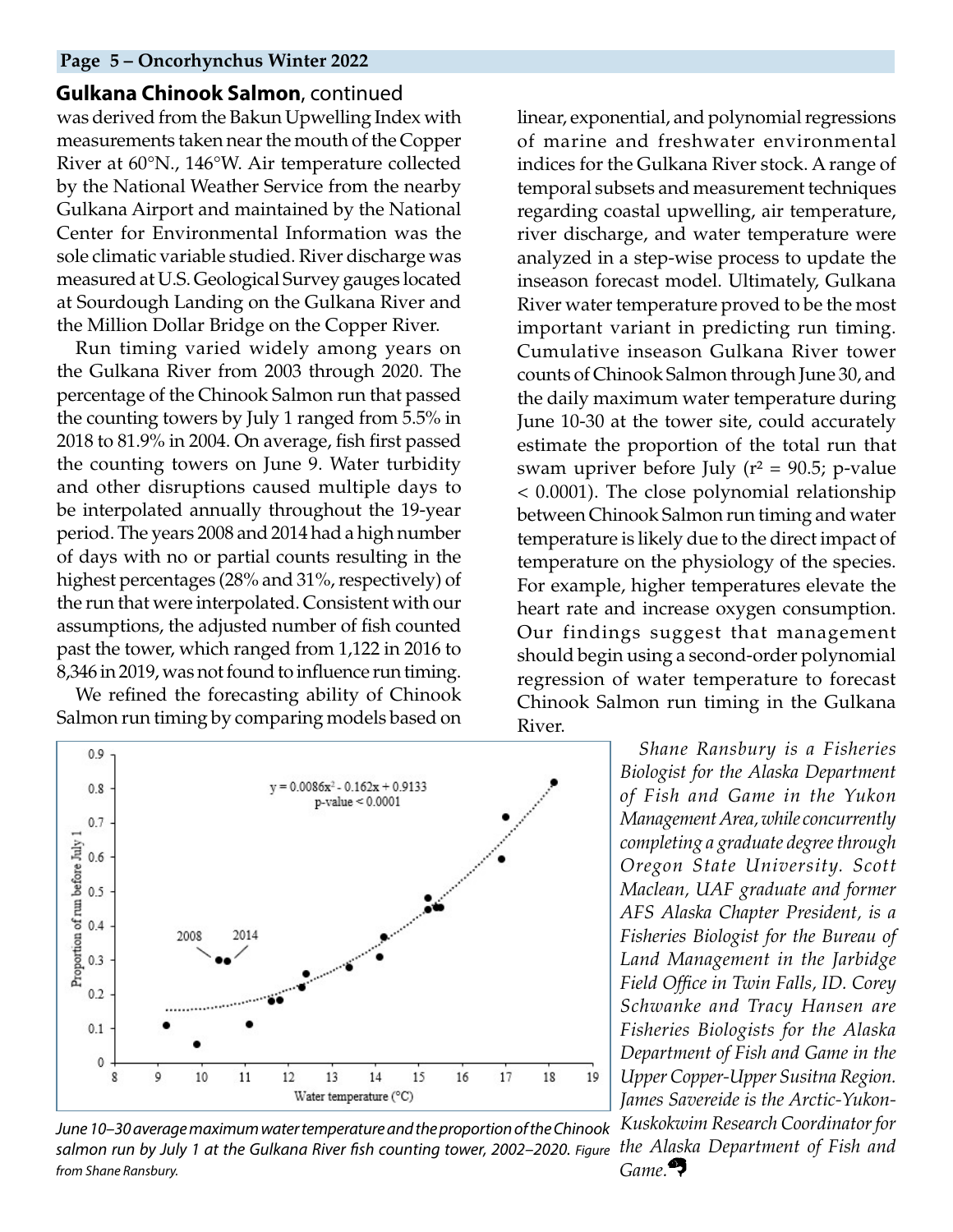#### **Page 6 – Oncorhynchus Winter 2022**

## <span id="page-5-0"></span>**Southeast Alaska Working Group Seeks Concerns on Northern Abalone**

The northern abalone, also called pinto abalone, Gunxaa, and Gúlaa, is Alaska's only abalone species. Being related to limpets and snails, northern abalone in Southeast Alaska occur at depths from the intertidal to about 30 feet in limited areas from Chichagof Island south to the Canadian border, although their range extends to California. Northern abalone are important to many Alaskans for food, artistic material, and as a component of cultural and spiritual well-being. The Tlingit, Haida, and Tsimshian communities have served as stewards of northern abalone for thousands of years.

To forward the stewardship of this species, a working group is forming in Southeast Alaska to prioritize the concerns and needs of communities, and this group is looking for information from people interested in northern abalone. A digital survey was designed to provide an opportunity for Alaskans to share their priorities about sustainably increasing abalone availability in their communities. Approaches could potentially include research, restoration, cultural and educational programming, aquaculture, and monitoring.

Alaska Sea Grant State Fellow Ashley Bolwerk

## **Alaska Sea Grant State Fellowship Seeks Hosts and Fellows**

Alaska Sea Grant is seeking Alaska-based organizations to host 2022 Alaska Sea Grant State Fellows for one year starting next summer. Alaska Sea Grant is also inviting graduate students to apply to the fellowship program. This program helps build and strengthen Alaska's future marine and coastal resource management workforce by encouraging enthusiastic, bright new professionals to launch their careers within Alaska. Now entering its 8th year, the program matches soonto-graduate or recently-finished graduate students with an Alaska-based organization or agency for a one-year paid fellowship.

Interested in being a host? Host expectations include: engaging the fellow in work important to marine or fisheries science or policy; and mentoring and supervising the fellow and promoting growth towards the fellow's professional goals. Organizations can apply to host more than one

is leading the survey, which asks Alaskans to share priorities for abalone in their communities and to provide input on community-specific conservation and recovery strategies. Listening sessions will also occur in the spring of 2022 as another opportunity for the public to provide input. For more information contact Ashley Bolwerk (*[abolwerk@alaska.edu](mailto:abolwerk%40alaska.edu?subject=)*). You can participate in the survey by going to *[https://](https://forms.gle/VBBtXBPusX1q2zQ38) [forms.gle/VBBtXBPusX1q2zQ38](https://forms.gle/VBBtXBPusX1q2zQ38)*.

# **AYK-SSI Research Proposal Deadline Extended**

The Arctic-Yukon-Kuskokwim Sustainable Salmon Initiative (AYK SSI) has extended the deadline to May 3, 2022, for the submission of Chinook and Chum salmon research proposals. Up to \$1.2 million in funding is available for projects no earlier than January 1, 2023, and ending no later than December 31, 2025. For additional information, go to *[https://www.aykssi.org/ayk-ssi-](https://www.aykssi.org/ayk-ssi-2022-invitation-to-submit-research-proposals/)[2022-invitation-to-submit-research-proposals/](https://www.aykssi.org/ayk-ssi-2022-invitation-to-submit-research-proposals/)*, or contact the AYK SSI Research Coordinator, Dr. Joseph Spaeder (*[joespaeder@gmail.com](mailto:joespaeder%40gmail.com?subject=)*; 907-279- 6519 ext. 2). $\bullet$ 

fellowship position. Host applications are due February 11, 2022.

Interested in being a fellow? Fellow expectations include: participating as a full-time, professional staff with the host for 12 months; and creating a professional development plan and tracking accomplishments. Completed fellow applications are due February 11, 2022.

The 2022 Alaska Sea Grant State Fellowship timeline is as follows: (1) host and fellow applications due February 11, 2022; (2) interviews in February/March; (3) placements in March/ April; and (4) one-year fellowships start between June and September 2022. For more information, visit the Alaska Sea Grant State Fellowship website at *[https://alaskaseagrant.org/education/awards](https://alaskaseagrant.org/education/awards-fellowships/state-fellowship/ )[fellowships/state-fellowship/](https://alaskaseagrant.org/education/awards-fellowships/state-fellowship/ )* or contact Anne Doyle (*[anne.doyle@alaska.edu](mailto:anne.doyle%40alaska.edu?subject=)*).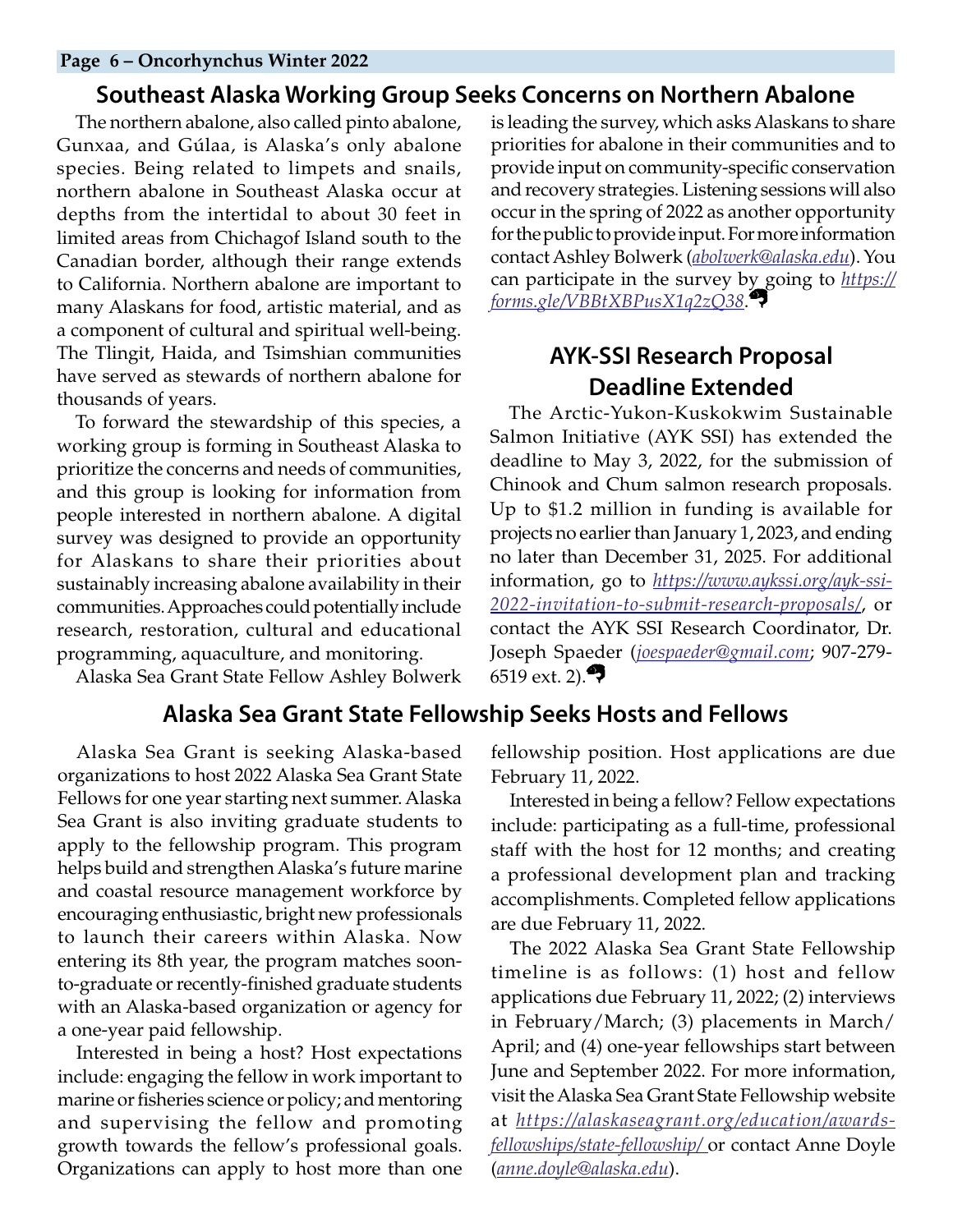

# <span id="page-6-0"></span>**Richard Hocking**

Richard C. Hocking, the Alaska SeaLife Center's (ASLC) Aquarium Curator of 24 years, passed away November 2, 2021, at his home in Seward at the age of 70. Born in Seattle, WA, April 16, 1951, Richard's curiosity about the natural world was evident from a young age as he loved camping and exploring near the Skykomish River, along with family trips throughout Washington State and to various national parks. Richard's job with the Washington Department of Fish and Wildlife paralleled his childhood dream of being a forest ranger, but his passion for the ocean truly defined his life's work and scuba diving became a prominent interest. Richard refocused his career to the aquarium industry beginning in 1976 as an Aquarium Biologist with the Seattle Aquarium where he worked until transferring in 1989 to the Point Defiance Zoo & Aquarium as an Animal Care Technician. In 1997, Richard went to work as Aquarium Supervisor for ASLC, before construction was even finished. He was promoted to Aquarium Curator in 1998, a position he held until his passing. With his primary duties to guide aquarists in the maintenance and display of species at ASLC, Richard also oversaw the permitting process to allow ASLC to collect and display fish and invertebrates, he was involved in long-term monitoring of invasive species, and he was also in charge of food procurement and inventory management for not just fish and invertebrates, but for every species at ASLC. Known as one of the most hands-on curators at ASLC, Richard was both teacher and student with a seemingly endless knowledge of marine species, a passion for marine conservation, and a goal to educate and motivate the next generation of ocean stewards. He led dissections and classes in ASLC's after-school programs, and was active as judge and mentor for the Alaska Ocean Science Bowl.

*Editor's note – Richard was my go-to person when I came across an invertebrate that I didn't know.*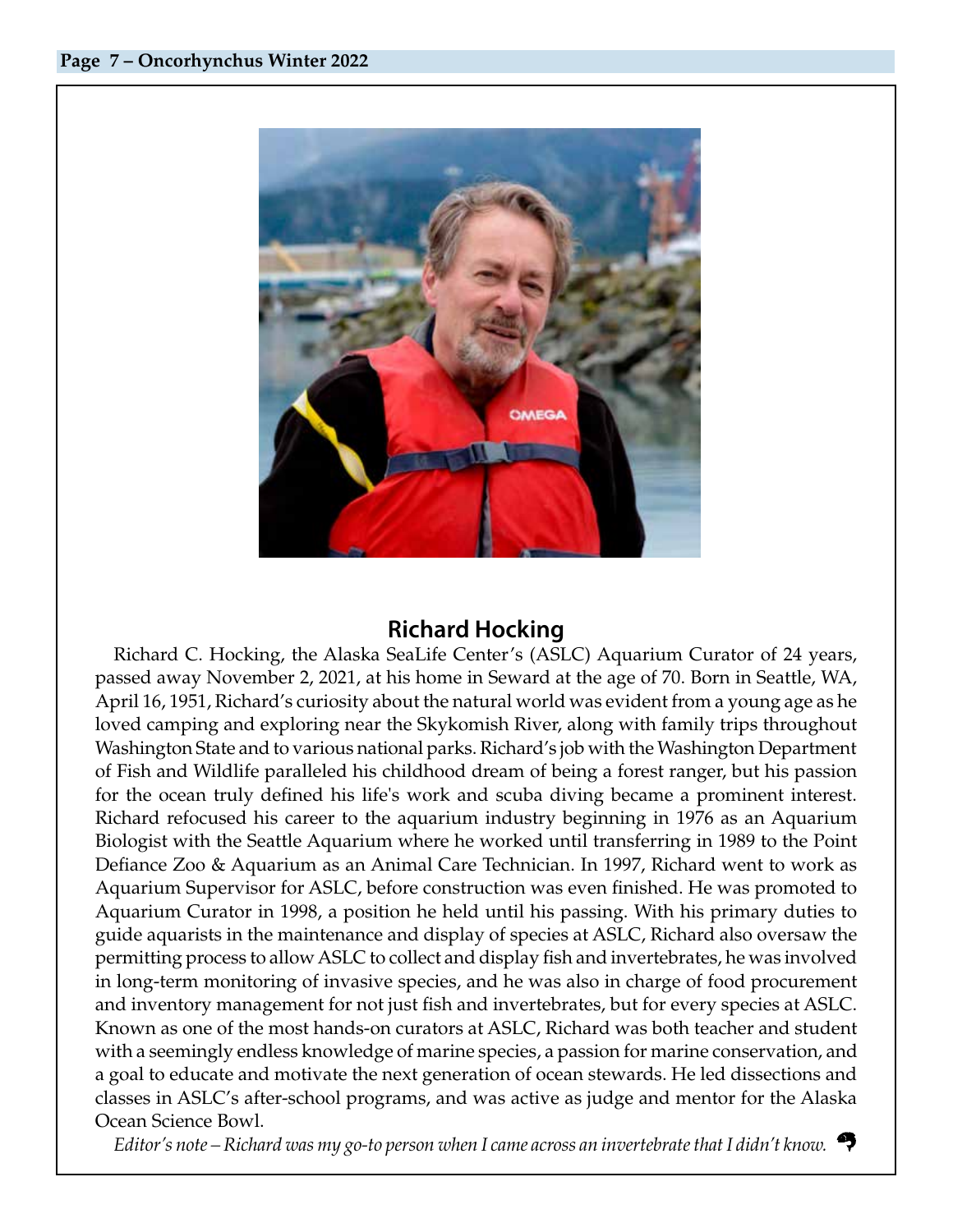#### **Page 8 – Oncorhynchus Winter 2022**

## **Student Subunit Happenings**

#### *Taylor Cubbage, Student Subunit Representatives*

Happy New Year and semester, AFS Alaska Chapter members! Despite another fall of unpredictability, we had several remarkable CFOS students graduate from University of Alaska campuses and begin the next chapter of their fisheries and ocean science careers: Feyne Elmore (B.S. Fisheries and Ocean Sciences with a concentration in Ocean Sciences); Elizabeth Kiely (B.A. in Fisheries with a concentration in Fisheries Business and Social Sciences); Ronald Sheldon (B.S. in Fisheries and Ocean Sciences with a concentration in Fisheries Science); Zane Chapman (M.S. Fisheries) – "Otolith derived hatch dates, growth rates, and microchemistry of Arctic Cod (*Boreogadus saida*) support the existence of several spawning populations in Alaskan waters;" Jamie McCracken (M.S. Fisheries) – "Spawning site selection of Coho Salmon *Oncorhynchus kisutch* in Susitna River tributaries, Alaska;" Jamie Musbach (M.S. Fisheries) – " The effects of ocean acidification and warming on the metabolic physiology of juvenile Northern Spot Shrimp;" and Amy Dowling (M.S. Marine Biology) – "Environmental influence on size frequency distributions of the Pacific Blue Mussel (*Mytilus trossulus*)."

As the COVID-19 pandemic drags on throughout the world and in our communities, students are particularly disheartened as potentially inperson events are relegated to another virtual meet-up. While precautions to protect vulnerable groups and our healthcare system are the right choice, the ramifications of virtual conferences will undoubtedly have lasting impacts on the careers of our brightest fisheries students. These (hopefully) limited years of virtual events are a mere bump in the proverbial road for established professionals, as many already have made meaningful relationships with the tiny faces of Zoom participants at previous in-person meetings. However, the narrow opportunity that students have at conferences to share novel research, make lasting impressions, and network to find the career of their dreams is currently limited to a screen. The first AFS conference I attended was a memorable flurry of presentations and conversations with seasoned professionals that facilitated my first

<span id="page-7-0"></span>

*AFS Alaska Chapter Student Representative, Taylor Cubbage.*

state agency internship that following summer. My second AFS meeting resulted in visiting a potential graduate school and participating in an American Paddlefish (*Polydon spathula*) spawning event at a state hatchery. Following in-person AFS conferences snowballed into oral presentations, awards, and undoubtedly the fortunate graduate position I find myself in today. I am sympathetic towards my fellow fisheries students, and can only wonder what they are missing during these crucial years of personal and professional development.

*Continued on next page* Despite these limitations, our Alaska AFS meeting planning committee and other event organizers are working to create better engagement opportunities for students and professionals alike in 2022. While our upcoming Annual Chapter Meeting will be virtual, several events are planned specifically to help members connect. We will have multiple rounds of professional mentor-student mentee pair-up sessions throughout the meeting and affinity groups to bring members with shared experiences together. If COVID-19 conditions allow, we will also encourage the separate organization of safe, in-person gatherings at local venues to catch up about the day's presentations. The Alaska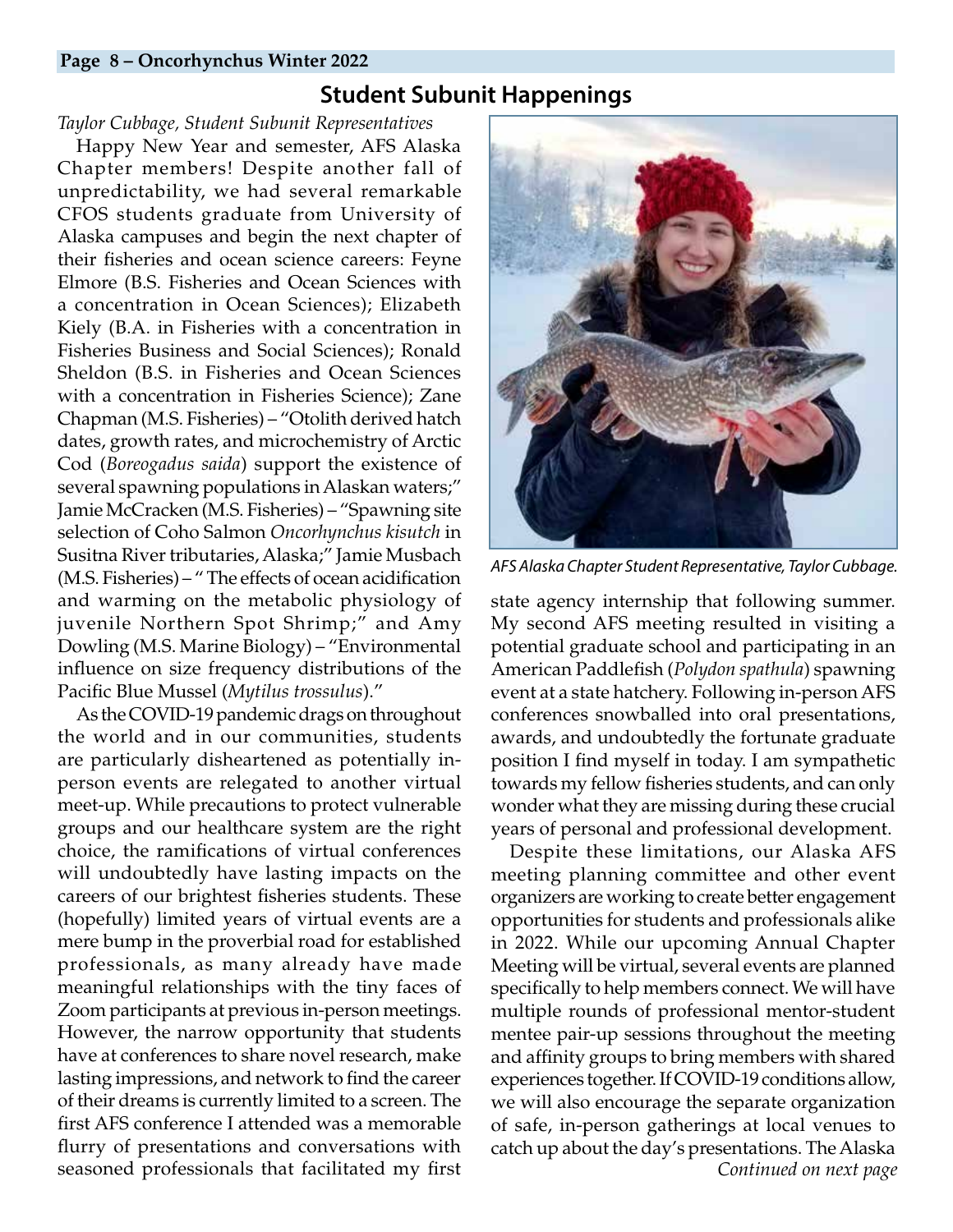#### **Page 9 – Oncorhynchus Winter 2022**

**Student Subunit Happenings**, continued Marine Science Symposium will be held virtually from January 24 to 27, with plenty of opportunities to interact with oral and poster presenters. The AFS Western Division Student Colloquium will be held in-person and virtually from January 21 to 23 in San Jose, California, with practice presentations, fish trivia, and a professional development workshop. The upcoming annual AFS-sponsored Student Symposium, a fantastic opportunity for students to share all stages of research and get valuable feedback from fisheries and aquatic science judges, will potentially be held in person in Juneau and Fairbanks at UA campuses on March 25, 2022. For Fairbanks students, Fish Thursdays will continue at the UAF Pub following social distancing guidelines, and in-person meetings to solicit donation items for the AK AFS annual meeting auction will resume weekly on Tuesdays during 4-5 pm, starting January 18, 2022.

Speaking of the silent auction, we are gathering

some great items to share at this year's Chapter Meeting thanks to the hard work of AFS students! Get ready to start a bidding war over a Black Spruce Brewing gift set, family day pass to the Alaska SeaLife Center, guided wading trip by Fish Hound Expeditions, Summit Spice and Tea package, pottery, fish-themed art, and more! If you have a favorite restaurant, company, or artist in your Alaskan community that may be interested in providing donation items, please send me an email and their contact information at *[tlcubbage@alaska.](mailto:tlcubbage%40alaska.edu?subject=) [edu](mailto:tlcubbage%40alaska.edu?subject=)* so I can reach out to them. As we wade through the next few months of virtual conferences, it will be hard to stay engaged and actively seek connections via little Zoom faces and name tags. I encourage burnt-out students to make use of these upcoming experiences, and remind our valued professional members that we sincerely appreciate your involvement in mentorship and networking opportunities as we begin a bright new year.

## **Environmental Concerns Corner**

Following a two-day Salmon Roundtable, where Alaskans shared their concerns about low salmon returns and impacts from climate change on fisheries, Senators Murkowski and Sullivan introduced S. 3429 – *[Alaska Salmon Research](https://www.congress.gov/bill/117th-congress/senate-bill/3429?s=1&r=33) [Task Force Act](https://www.congress.gov/bill/117th-congress/senate-bill/3429?s=1&r=33)*. This bill, if passed, would result in a panel of salmon stakeholders and experts assessing current salmon research and developing recommendations to guide future salmon research and management. Stay tuned for updates and consider thanking our senators for acting to ensure our salmon, Alaskan communities, and fishery managers thrive into the future.

In 2019, the AFS Alaska Chapter submitted comments on the Proposed Rule and draft Environmental Impact Statement (EIS) released by the Forest Service to exempt the Tongass National Forest from the 2001 Roadless Rule. Our concerns included that the draft EIS did not adequately assess the potential impacts roadbuilding, road maintenance, and resource extraction would have on aquatic and riparian habitats that support salmon productivity. In January 2022, the Alaska Chapter submitted comments to the U.S. Department of Agriculture and Forest Service in support of their decision to reinstate the Roadless Rule in the Tongass. Both letters can be found at: *<https://afs-alaska.org/ak-afs-tongass/>*

If you have an issue in your region or related to your fisheries work where the Chapter could be impactful, please reach out to Sue Mauger (*[president@afs-alaska.org](mailto:president%40afs-alaska.org?subject=)*) and Joel Markis (*[jamarkis@](mailto:jamarkis%40alaska.edu?subject=) [alaska.edu](mailto:jamarkis%40alaska.edu?subject=)*). As co-chairs of the Environmental Concerns Committee, we want to bring our Chapter into conversations where our expertise has the greatest value.  $\bullet$ 

## <span id="page-8-0"></span>**AFS Alaska Chapter Awards**

The Alaska Chapter is currently soliciting nominations for the Meritorious Service Award (MSA), the Chapter Service Award (CSA), the Almost Darwin Award, and the Wally Noerenberg Award for Fishery Excellence. We encourage all members to consider deserving individuals and to submit nominations for these awards. You can find the nomination forms and more details about each award on our Chapter website: *[https://afs-alaska.org/](https://afs-alaska.org/awards-scholarships/) [awards-scholarships/](https://afs-alaska.org/awards-scholarships/)*.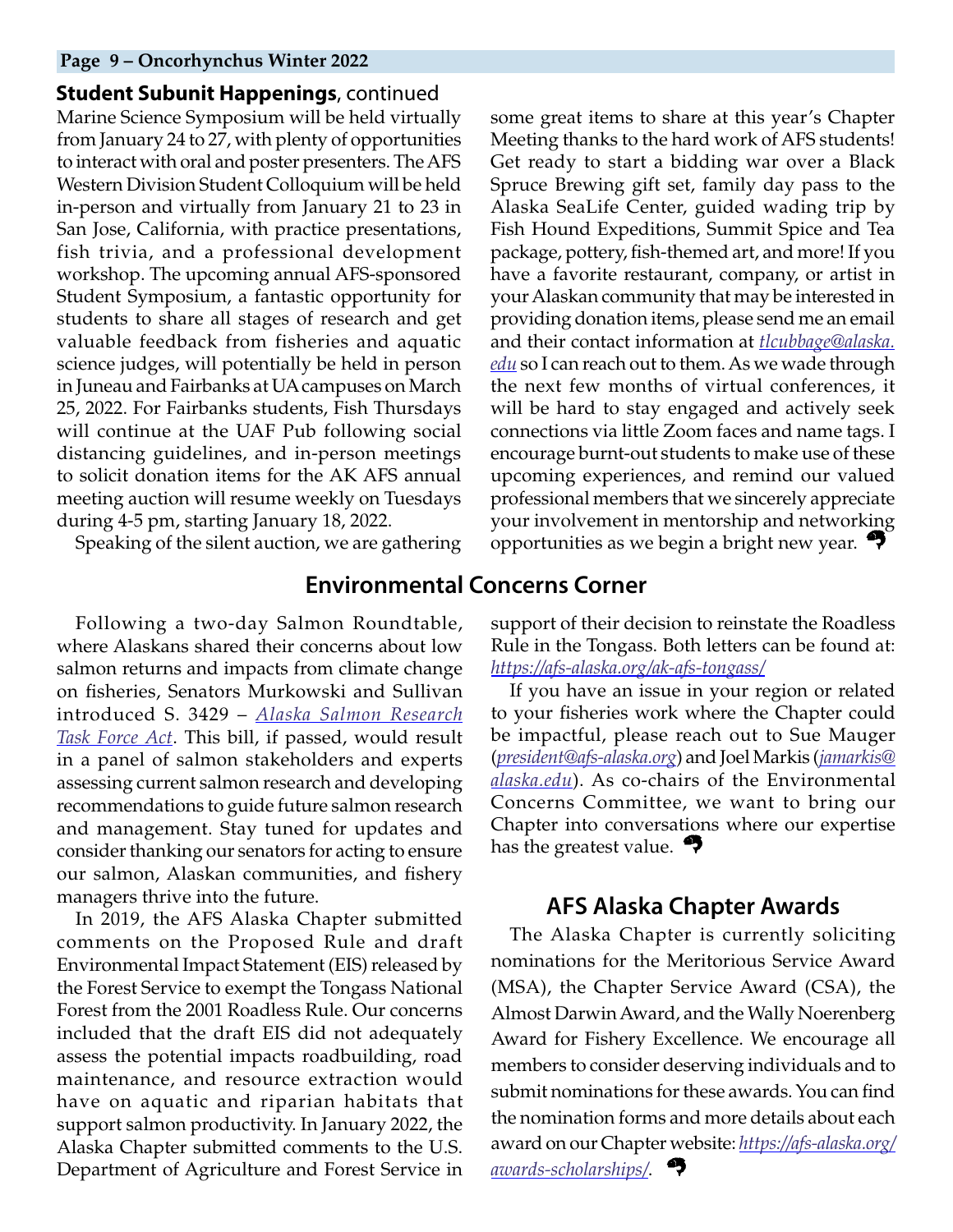# **Cultural Fish Camp**

During July 21-30, 2021, the Orutsararmiut Native Council's (ONC) Natural Resources Department partnered with the University of Alaska Fairbank College of Rural and Community Development Kuskokwim Campus (KuC) to offer a two-week Science and Culture Class, where students from the Yukon-Kuskokwim (YK) Delta could earn two college credits. A fully vaccinated group of 15 students from across the YK Delta gathered in-person for the full learning experience. Students were exposed to a range of classes including subsistence management of salmon resources, moose biology, ethnobotany, and Yup'ik epistemology (way of knowing) and ontologies (nature of being). Daytime activities involved both classroom lectures and hands-on experiential learning. The settings ranged from science laboratories to a traditional fish camp with classes held on the tundra, and included drift net fishing, cutting and preparing fish, along with visiting a fishery sonar site. Laboratory classes focused on scientific ways of assessing the health of wildlife populations, by articulating a seal skeleton and performing a necropsy on sea otters. The classes were a success and served as a welcome re-opening of the KuC campus to students and faculty!

Partnership with KuC allowed the program to

## **Bering Strait Marine Debris Event Report**

A report on a Bering Strait Debris Event was recently posted on the NOAA Marine Debris Program website. The report documents the unusual amounts and types of debris that began washing ashore in Alaska's Bering Strait region in late July 2020. The NOAA Marine Debris Program coordinated with local stakeholders and response agencies to share information, respond to the event, and identify opportunities for action. Responders from local coastal communities went to work document and remove debris from the shorelines. Unusual debris was first reported on July 27 from the north shore of St. Lawrence Island, followed with reports on July 30 from Gambell and the shoreline west of Nome. The following weeks found debris washing ashore in southern Chukchi Sea communities. Debris continued to wash ashore into November 2020, although the concentration of debris deposited onshore declined over time.

<span id="page-9-0"></span>become a recognized undergraduate class. With the INBRE program's support for curriculum development, Dr. Shannon Atkinson served as the UAF instructor of record, partnering with UAF Alumna, Janessa Esquible, who initiated the science and culture camp through ONC in 2016. The class development team also included Katie Rearden, Associate Director of the KuC campus, KuC's College Readiness Coordinator Ryan Henderson, and Karaline Black, Katie Russell, and Danielle Lowrey, of ONC's Natural Resources Department. The ONC would like to extend special gratitude to the program's funders, including BIA Tribal Youth Initiative, the First Alaskans Institute, the Rural Alaska Community Action Program, Inc., U.S. Fish and Wildlife, and ONC which made this program possible. The 2022 summer camp is eagerly anticipated. We hope to continue this program's university credit capabilities, have all in-person instruction, and see a blend of familiar and new faces!

If you are interested in getting involved with ONC's 2022 program, please reach out to Danielle Lowrey at *[dlowrey@nativecouncil.org](mailto:dlowrey%40nativecouncil.org?subject=)* or call ONC at (907) 543-2608 and ask for the Natural Resources Department.

The Marine Debris Program then worked with these stakeholders to create the 2020 Bering Strait Debris Event Report, which documents the occurrence, impacts, observations, and lessons learned, in order to share experiences and improve the response to future debris events. You can access the report at *[https://marinedebris.noaa.gov/reports/](https://marinedebris.noaa.gov/reports/bering-strait-marine-debris-event-report) [bering-strait-marine-debris-event-report](https://marinedebris.noaa.gov/reports/bering-strait-marine-debris-event-report)*.

#### **Amazon Smile**

The AFS Alaska Chapter is enrolled as a charitable organization in AmazonSmile. Anyone who shops online at Amazon can support the Chapter financially, at no additional cost! Simply shop through *[AmazonSmile](https://smile.amazon.com/)* and the AmazonSmile Foundation donates 0.5% of the purchase price of eligible purchases to the Alaska Chapter. This provides an ongoing contribution for supplemental income that can be used to support Chapter projects.<sup>27</sup>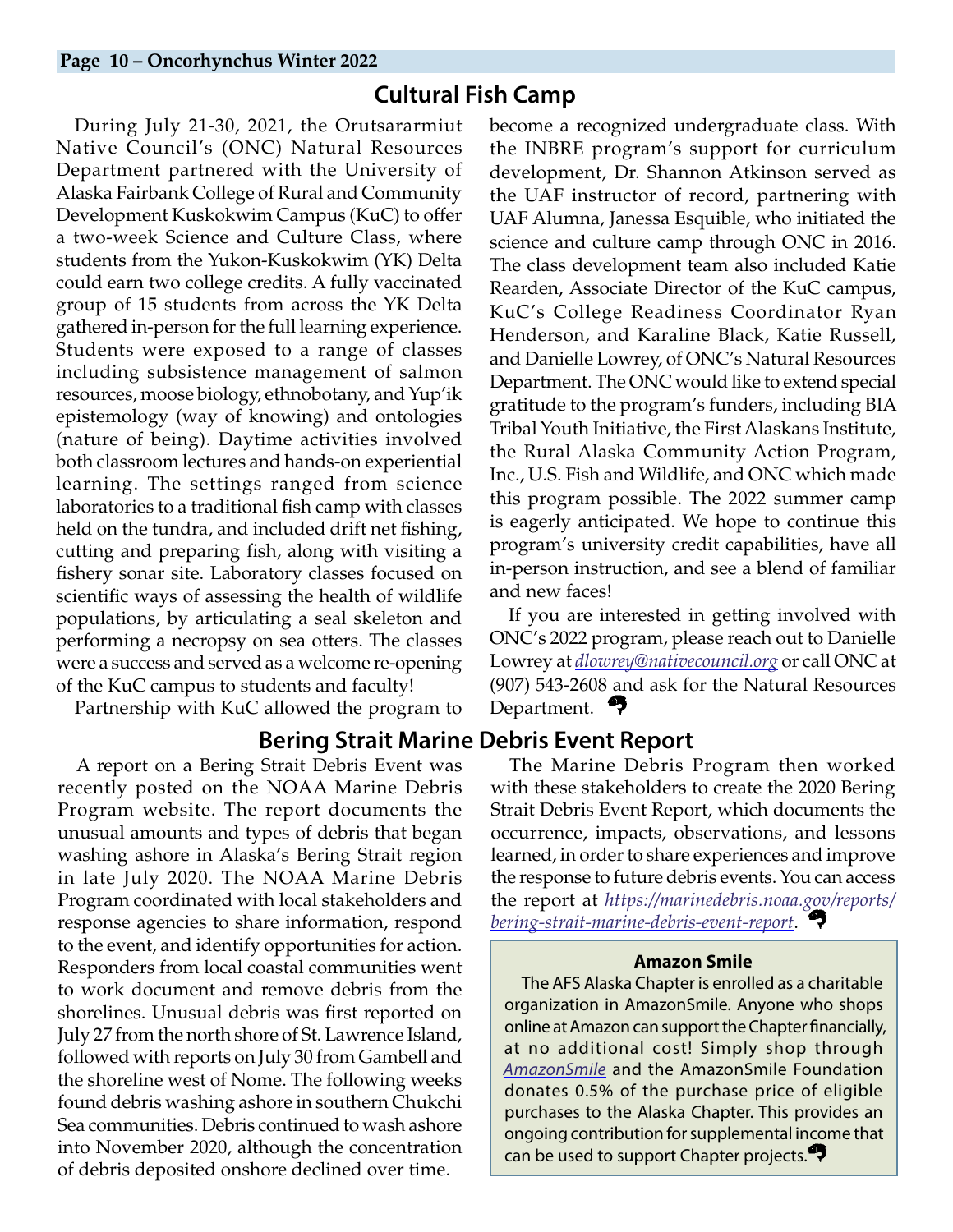## **Scholarships and Grants**

#### **Hutton Junior Fisheries Biology Program**

The Hutton Junior Fisheries Biology Program is a paid summer internship and mentoring program for high school juniors and seniors interested in pursuing the disciplines of fisheries science, marine biology, and STEM related fields. The principal goal of the Hutton Program is to stimulate interest in careers in fisheries science and management among groups underrepresented in the fisheries professions, including minorities and women. Selected students, known as "Hutton Scholars," are mentored by fisheries professionals to enjoy an 8-week hands-on fisheries science summer experience in a marine and/or freshwater setting. Scholars receive a \$4,000 scholarship award. Mentors and their organizations not only have the opportunity to impart a positive effect on the life of a high school student, but also receive assistance with important summer projects and may even discover a potential future employee! The American Fisheries Society simplifies the mentor's involvement by Scholarship and Grant Funding Opportunities providing guidance and administrative support. For more information on how students apply for an internship, or information on serving as a mentor, please visit *<http://hutton.fisheries.org>*. The application deadline for this summer scholarship or to serve as a mentor is February 14, 2022.  $\rightarrow$ 

#### **NPRB Research Grants**

The North Pacific Research Board is offering 2022 Graduate Student Research Awards. These awards support scientific and scholarly research to inform effective management and sustainable use of North Pacific marine resource. Awards will be \$26,000 each, with at least six students selected in May 2022. Funds may be used for graduate student stipend and standard benefits, tuition or required university fees, research-related travel, supplies, and laboratory analyses. Students must be enrolled in a graduate degree program at an accredited U.S. university or college at the time of submission. Deadline to apply is February 15, 2022. For more details on eligibility, proposal requirements, and important dates,visit *[https://www.nprb.org/graduate](https://www.nprb.org/graduate-research-award-program/about-the-program/)[research-award-program/about-the-program/](https://www.nprb.org/graduate-research-award-program/about-the-program/)*.

#### <span id="page-10-0"></span>**John A. Knauss Marine Policy Fellowship**

This fellowship is designed for graduate students with an interest in ocean, coastal, or Great Lakes resources and in national policy decisions affecting those resources. Eligible graduate students from any discipline receive a year of paid experience in Washington, D.C., working on ocean issues with U.S. Congressional offices or with an executive branch, such as the National Oceanic and Atmospheric Administration or National Science Foundation. The application deadline is February18, 2022 for fellowships that begin in February 2023. For more information visit *[https://](https://alaskaseagrant.org/education/awards-fellowships/knauss/) [alaskaseagrant.org/education/ awards-fellowships/](https://alaskaseagrant.org/education/awards-fellowships/knauss/) [knauss/](https://alaskaseagrant.org/education/awards-fellowships/knauss/)*.

# **Eugene Maughan Graduate Student Scholarship**

The AFS Western Division is offering up to \$5,000 annually in scholarships to masters or doctoral students in the general area of fisheries science with awards to one to three individual students. The application deadline is March 1, 2022. The 2022 scholarships will be awarded August 21-25, 2022.at the 2022 WDAFS Annual Meeting in Spokane, WA. More information is at *[https://wdafs.org/students/](https://wdafs.org/students/scholarship-travel-award-information/) [scholarship-travel-award-information/](https://wdafs.org/students/scholarship-travel-award-information/)*.

# **2021 Western Division AFS Travel Grants Registration Assistance**

The Western Division of the American Fisheries Society and the Washington-British Columbia Chapter will be hosting the 2022 meeting with the AFS Parent Society. The meeting will be held August 21-25, 2022. The grant categories are: Student;Early Career Professionals (graduated since May 2017); Professionals; Emeritus; International Members; and Indigenous/Tribal Members.

The maximum award amount will cover the registration rate for the 2022 meeting. Maximum budgets for each category are: Student \$5,000; Early Career Professional \$1,000; Professional \$750; Emeritus \$500; International \$750; and, Indigenous/Tribal Members \$2,000. Applications must be received by May 1, 2022. More information will be posted at *<https://wdafs.org/travel-grants/>*.